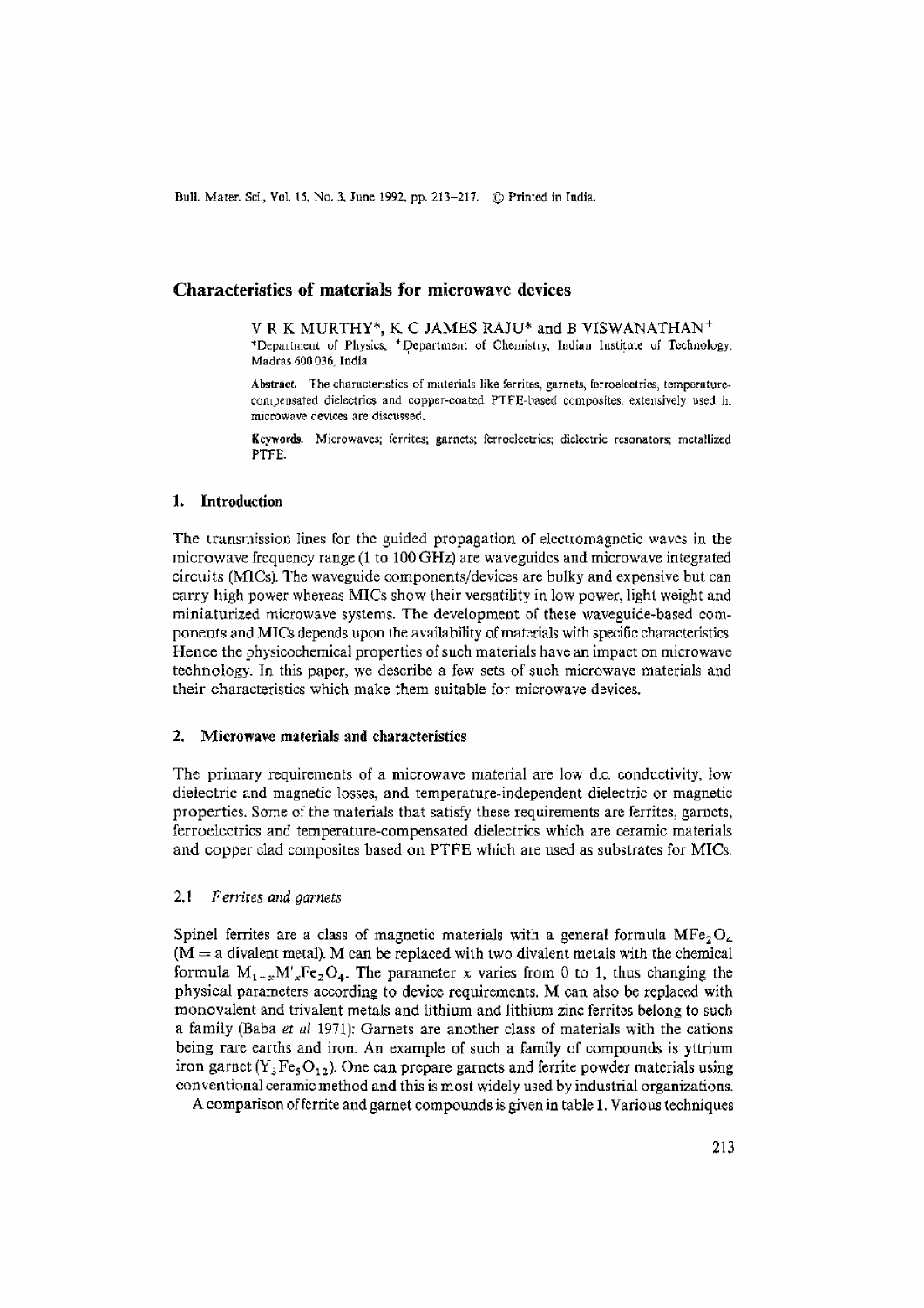## 214 *V R K Murthy, K C James Raju and B Viswanathan*

Table 1. Comparison of the characteristics of ferrites and garnets.

| Ferrites                                    | Garnets                        |  |  |
|---------------------------------------------|--------------------------------|--|--|
| Variable resistivity                        | Very high resistivity          |  |  |
| Saturation magnetization variable           | Low                            |  |  |
| Curie temperature variable                  | High                           |  |  |
| Coorcivity low                              | Low                            |  |  |
| Stable compounds                            | Stable compounds               |  |  |
| Can be prepared at low<br>temperatures also | Very high temperatures<br>only |  |  |
| Structure cubic                             | Cubic                          |  |  |
| Partially filled structure                  | Completely filled<br>structure |  |  |
| Line-width high                             | Low                            |  |  |
| Microwaye losses medium                     | Low                            |  |  |
| Dielectric constant high                    | High                           |  |  |
| Low cost                                    | High cost                      |  |  |

Table 2. Typical specification of a microwave material (ferrite) for use as isolator/attenuator.

| Saturation magnetization | 200-2000 Gauss     |
|--------------------------|--------------------|
| Microwave loss tangent   | $1 \times 10^{-4}$ |
| Coercivity               | 1 Oc.              |
| Line-width               | $1-10$ Oe          |
| BH squareness ratio      | 0.75               |
| Dielectric constant      | 15                 |
|                          |                    |

Table 3. Typical characteristics of lithium ferrite.

| Resistivity              | $8 \times 10^5$ ohm-cm |
|--------------------------|------------------------|
| Saturation magnetization | 3745 Gauss             |
| Resonance line-width     | 30Oe                   |
| Squareness ratio         | 0.95                   |
| Curie temperature        | 890 K                  |
| Microwave loss           | $1 \times 10^{-4}$     |
| Dielectric constant      | 10                     |
|                          |                        |

are currently employed in characterizing these materials at microwave frequency. However, the most retiable method 'cavity perturbation technique' has been used for the microwave characterization of these materials and the details were given by Murthy and Raman (1989), The specifications of a ferrite material for isolator/attenuator applications are given in table 2 and some characteristics of lithium ferrite for such devices are given in table 3.

# 2.2 *Ferroeiectrics*

Ferroelectrics are electrieal analogues of ferromagnets displaying Curie-Weiss law in their dielectric constant variation with temperature (Lines and Glass I977). For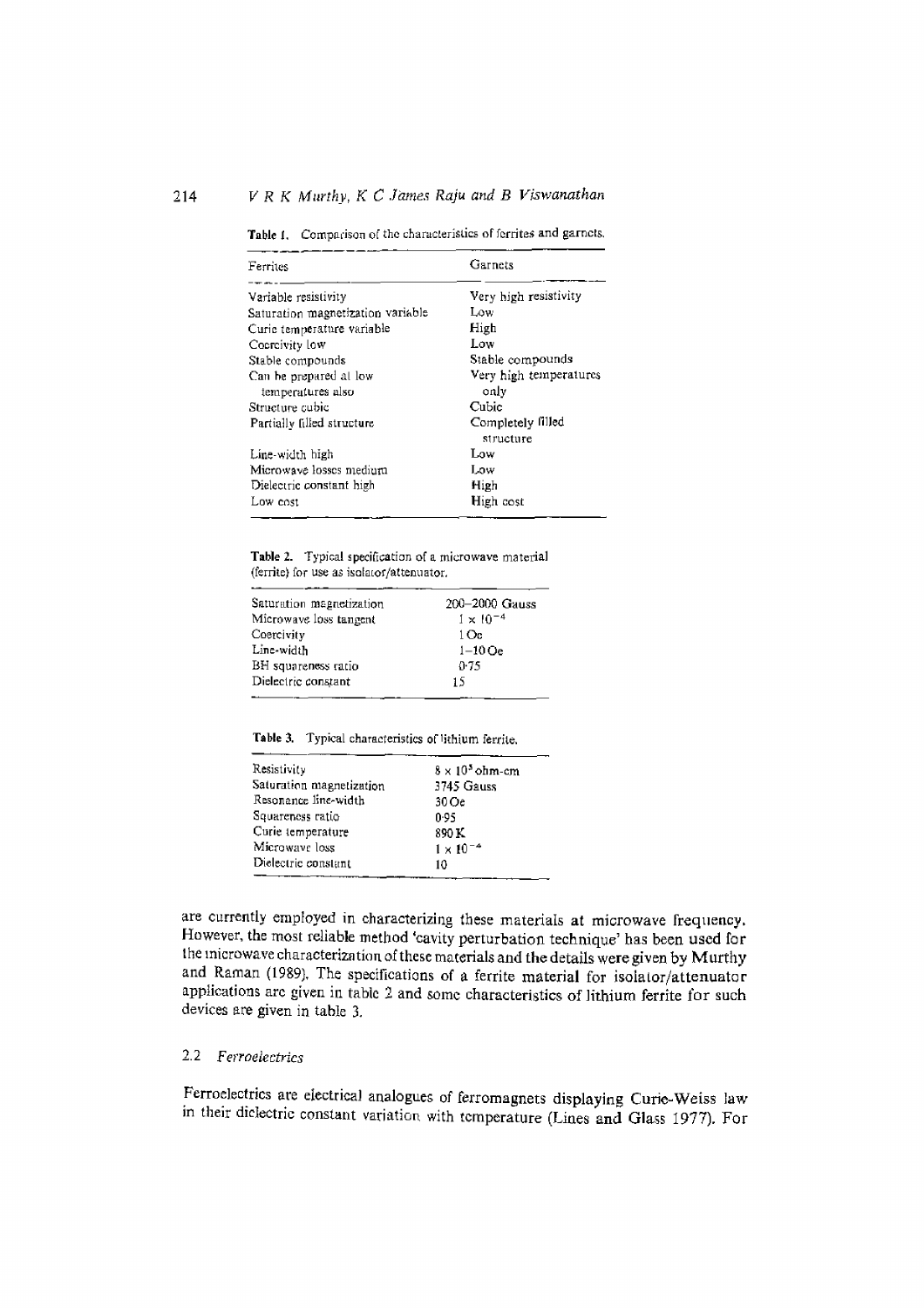microwave applications they are used above the Curie temperature  $(T<sub>c</sub>)$ , i.e. in the paraelectric region because these materials do not exhibit their characteristic hysteresis, piezoelectric and pyroelectric effects in the paraelectric state but still exhibit large dielectric constant which depends on voltage and temperature with a lower dielectric loss. Majority of the applications utilizing ferroelectrics depend on their large nonlinearity in dielectric constant at a particular temperature above  $T_c$  either under a de bias or under varying field strength of the microwave power (Horton and Donaldson 1967). A ferroelectric whose  $T_c$  is below room temperature, having low dielectric loss at room temperature, exhibiting large nonlinearity in dielectric constant above T~, but dependent on temperature *only* sluggishly is ideal for microwave applications. Materials like BaTiO<sub>3</sub>, SrTiO<sub>3</sub>,  $(Pb_xSr_{1-x})TiO_3$  with  $x = 0.315$ , 0.35 and 0.45.  $(Ba<sub>0.75</sub>Sr<sub>0.25</sub>)TiO<sub>3</sub>$  are used widely in microwave applications. All of them crystallize in perovskite structure with  $T<sub>c</sub>$  below 393 K. They are used in the ceramic form and have resistivities of the order of  $10^{11}$  to  $10^{13} \Omega$ m.

When a de bias voltage is applied both the dielectric constant and the loss of a ferroetectric will decrease. The nonlinear dielectric properties enable them to be used in microwave filters, timiters, phase shifters, switches, mixers and modulators and as the active element for microwave parametric amplifiers/oscillators, harmonic generators and electromagnetic shock wave generators.

The advent of ferroelectric thin films will help as it decreases the amount of de voltage required to bring in sufficient change in the dielectric constant (Das 1967). Ferroelectrics generalIy have relaxation in or around the microwave region. They can be used only at frequencies far away from the relaxation region. Ferroelectrics are characterized using coaxial cavities at smaller microwave frequencies and by a transmission technique at higher frequencies. However, data on the large signal microwave dielectric properties of ferroelectrics are scarce. Table 4 contains the data of a few ferroelectrics used in microwave applications. Unless otherwise specified, the materials given in this table were employed in ceramic form (Das 1964).

| Material                                 | ŝ     | tan ô              | Measured at        |              |                              |
|------------------------------------------|-------|--------------------|--------------------|--------------|------------------------------|
|                                          |       |                    | frequency<br>(GHz) | temp.<br>ሮርነ | Curic<br>temp, $(^{\circ}C)$ |
| Single crystal BaTiO,                    | 2000  | $\sim 0.15$        | 240                | 20.          | 130                          |
| Ceramic BaTiO,                           | 600   | $-0.3$             | 30                 | 25           | 130                          |
| Hot-pressed $Cd, Nb, O,$                 | 435   | 0.069              | 40                 | 26           | - 88                         |
| $(Ba_0, \ldots, Sr_0, \ldots, TIO)$      | 3350  | $\sim 0.16$        | $12-4$             | 21           | 20                           |
|                                          |       | $(22 \text{ GHz})$ |                    |              |                              |
| Single crystal SrTiO,                    | ~1000 | 0.0013             | $7-65$             | $-150$       | $-163$                       |
| $(Pb_{0.315}Sr_{0.684})TiO3$             | 5475  | 0.05               | t                  |              | 23                           |
| $(Pb_0, Sf_0, A)$ $T_1O_3$               | 5750  | 0.055              | 0.2                | 20.5         |                              |
| $(8b_{0.4}, St_{0.33})$ TiO <sub>3</sub> | 4800  | 0.008              | 0.218              | 120          | 116                          |

Table 4. Characteristics of some ferroelectrics used in microwave devices.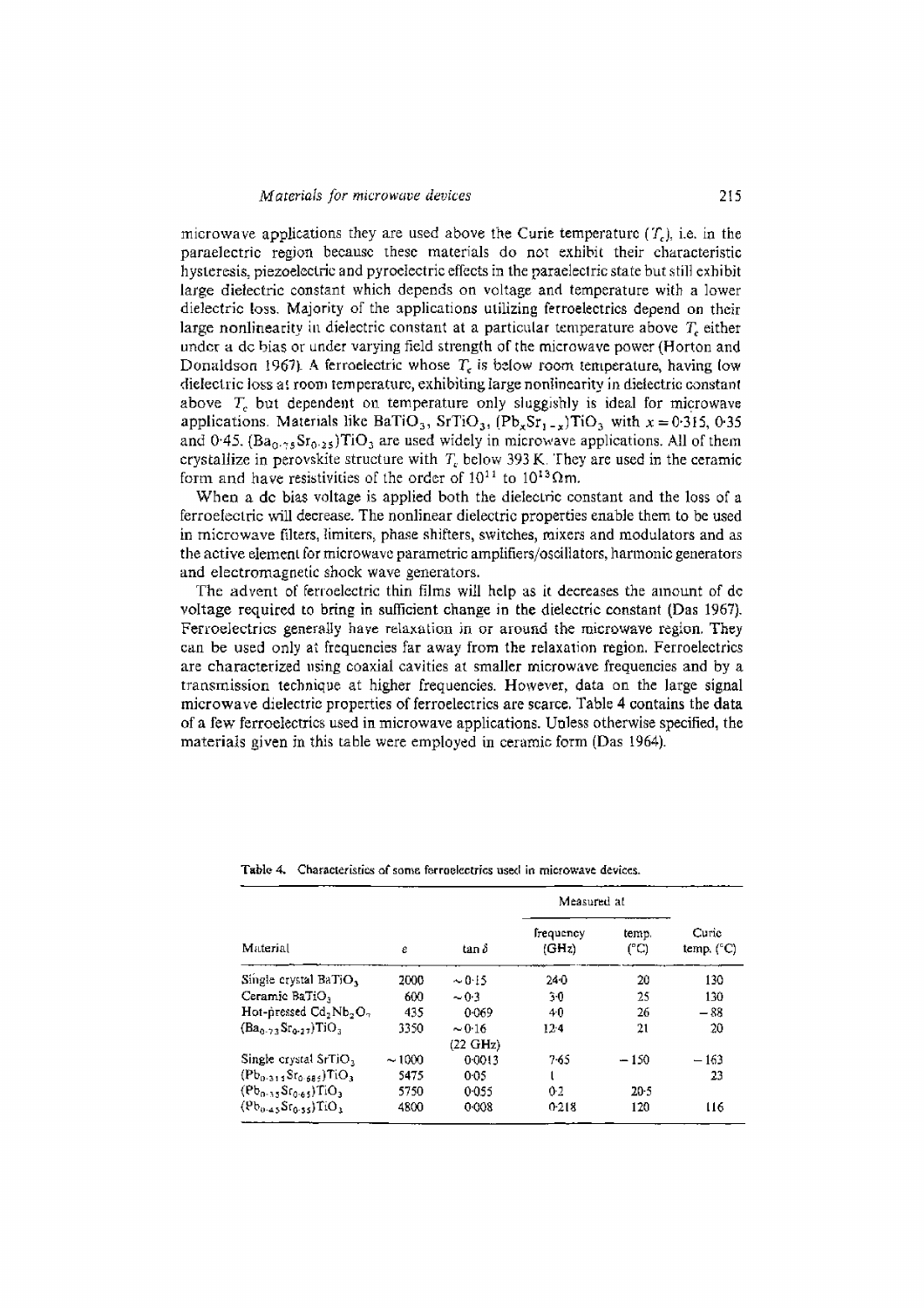## 216 *V R K Murthy, K C James Raju and B Viswanathan*

#### 2,3 *Moterial.~ jbr dielectric resonators*

Dielectric resonators are used in MICs for frequency control. They are just a ceramic pellet in the form of a parallelopiped or cylindrical disc (F'iedziszko 1986). When a continuous band of microwave is passed through a dielectric resonator, it will resonate at a few discrete frequencies determined by the geometry and dimensions of the pellet, Since the electromagnetic field can satisfy the boundary conditions in more than one mode, one will get a series of modes each having different field pattern. The most widely used mode is the  $TE_{011}$  mode. The material used for making dielectric resonators should satisfy the conditions given below (Subba Rao *et al* I990):

(a) Tbe dielectric constant should be high (generally 10 to 100), (b) the dielectric loss should be low (tan  $\delta = 0.0003$ ) and (c) the temperature coefficient of resonant frequency  $\tau_f$  must be very small ( $\tau_f$  must be less than  $\pm$  50 ppm).

A large  $\varepsilon$  will aid miniaturization while a low dielectric toss will result in a high  $Q$ value. But the value of  $\tau_f$  depends on both the temperature coefficient of dielectric constant  $(\tau_s)$  and the coefficient of thermal expansion ( $\alpha$ ) since  $\tau_f = \frac{1}{2}\tau_s + \alpha$ . Materials with compensating  $\tau_{\epsilon}$  and  $\alpha$  give low value of  $\tau_{f}$ .  $\tau_{\epsilon}$  depends only on the lattice dynamics of the material while  $\alpha$  can be controlled through heat treatments. The materials should not have any relaxation near the frequency range of interest. The materials which are widely used as DR have perovskite or perovskite-related structures. But the role of secondary phases in DR materials is considerable. They help in sintering as well as in enhancing the desirable properties.

Dielectric resonators are used in various types of filters and osciilators and as miniature radiating elements in microwave integrated circuits. Coupling to DR is easy and can replace balky cavity resonators in many applications. These temperaturecompensated dielectrics are characterized in the microwave frequency range using a method popularly known as Courtney's (1970) method.

Characteristics of some representative temperature compensated dielectrics are given in table 5 (Nomura i983; Wakino et *al* 1984).

## 2,4 *Copper-coated PTFE (polytetrafluoroethylene)*

Metallized fluorocarbon polymers (PTFE) with woven or nonwoven glass fibre and with high dielectric constant ceramic fillers offer a combination of properties suitable

| Materials                        | ε        | 0.                          |      |
|----------------------------------|----------|-----------------------------|------|
| $Ba_2Ti_9O_{20}$                 | $39 - 4$ | 3300 (9.8 GH <sub>2</sub> ) | 5    |
| BaTi <sub>4</sub> O <sub>a</sub> | 37.8     | 2900 (9-8 GHz)              |      |
| $Ca(Zr_{0.985}Ti_{0.015})O_3$    | 29.0     | 3300(4 GHz)                 | - 23 |
| (Zr, Sn)TiO <sub>A</sub>         | 380      | 13000(3 GH <sub>2</sub> )   | 0    |
| $BaO-PbO-Nd2O3-TiO2$             | 880      | 2000(3GHz)                  | 0    |
| Ba(Zn, Ta)O <sub>3</sub>         | 29-0     | 10000 (7 GHz)               |      |
| Ba(Zn, Nb)O <sub>3</sub>         | $41-0$   | 9150(9.5 GHz)               | 31   |

Table 5. Typical temperature-compensated dielectrics and their characteristics.